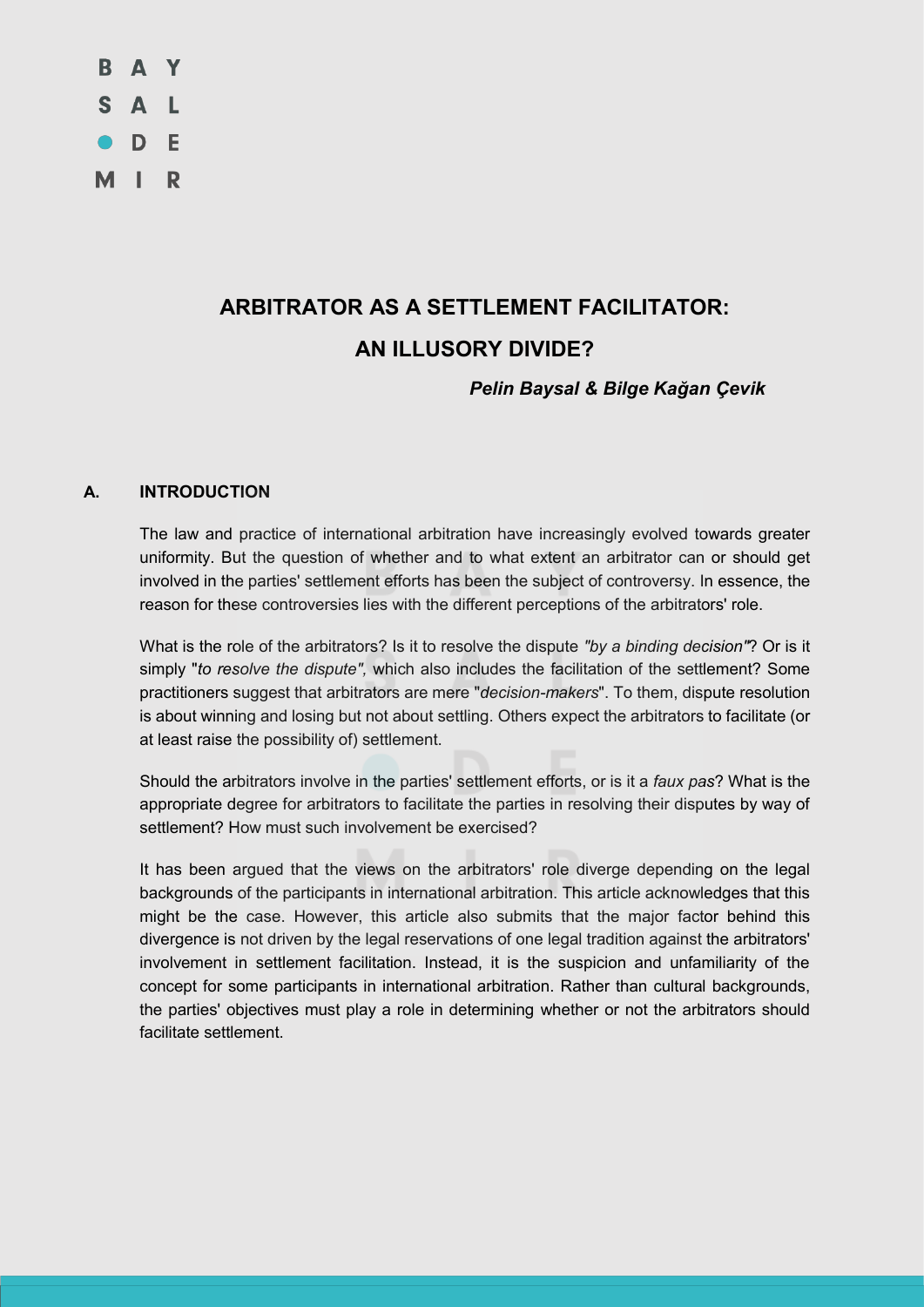S A L  $\bullet$  D E MI. R

<u>.</u>

# **B. HISTORICAL DICTONOMY: ARE ARBITRATORS "DISPUTE DECIDERS" OR "DISPUTE RESOLVER"?**

It has been suggested that the parties understanding of the role of the arbitrators still deeply rooted in the traditional role of the judges in their own jurisdictions.<sup>1</sup> And based on different perceptions in diverse legal cultures, the perceived role of the arbitrator ranges from absolute approval to unconditional rejection of the arbitrator's encouragement of settlement negotiation.

To provide a background, below, a summary of the role of the judges in settlement facilitation will be explained.

#### **I. Practice in Civil Law Jurisdictions**

In civil law tradition, the role of the judge is not confined to decision making but also encompasses the active promotion of settlement of the dispute.  $2$  Thus, the judges are perceived as "*dispute-resolver*", not mere "*dispute-decider*". <sup>3</sup> However, to what extent the judges are involved in the settlement discussion varies.

In Turkey, the judges' role in the amicable settlement is minimal. Upon completion of the exchange of written submissions, the Turkish judge determines the disputed and undisputed issues and encourages parties for the settlement.<sup>4</sup> Yet, the Turkish judge does not contribute to the settlement negotiations.

In some jurisdictions, the judges are more proactively involved in the settlement negotiations. German courts, in principle, call the parties to attend the pre-hearing settlement session (*Güteverhandlung*) in person together with their principles.5 In these sessions, the German

<sup>&</sup>lt;sup>1</sup> Klaus Peter Berger, 'The Direct Involvement of the Arbitrator in the Amicable Settlement of the Dispute Offering Preliminary Views, Discussing Settlement Options, Suggesting Solutions, Caucusin', in Maxi Scherer (ed), Journal of International Arbitration, (© Kluwer Law International; Kluwer Law International 2018, Volume 35 Issue 5) p. 504; Gabrielle Kaufman-Kohler, *When Arbitrators Facilitate Settlement: Towards a Transnational Standard*, 25 Arbitration International (2009), p. 189.

<sup>&</sup>lt;sup>2</sup> Klaus Peter Berger, 'The Direct Involvement of the Arbitrator in the Amicable Settlement of the Dispute Offering Preliminary Views, Discussing Settlement Options, Suggesting Solutions, Caucusin', in Maxi Scherer (ed), Journal of International Arbitration, (© Kluwer Law International; Kluwer Law International 2018, Volume 35 Issue 5) p. 504.

<sup>&</sup>lt;sup>3</sup> Klaus Peter Berger, 'The Direct Involvement of the Arbitrator in the Amicable Settlement of the Dispute Offering Preliminary Views, Discussing Settlement Options, Suggesting Solutions, Caucusin', in Maxi Scherer (ed), Journal of International Arbitration, (© Kluwer Law International; Kluwer Law International 2018, Volume 35 Issue 5) p. 504.

<sup>&</sup>lt;sup>4</sup> Article 137(1) of the Turkish Civil Procedural Code "Following the exchange of petitions, a preliminary investigation hearing shall be conducted. […] The court encouradges parties to settlement for the disputes that the parties can freely dispose […]."

<sup>5</sup> Zivilprozessordnung [ZPO] Section 278(1) ("*At every stage of the proceedings, the court is to act in the interests of arriving at an amicable resolution of the legal dispute or of the individual points at issue*.").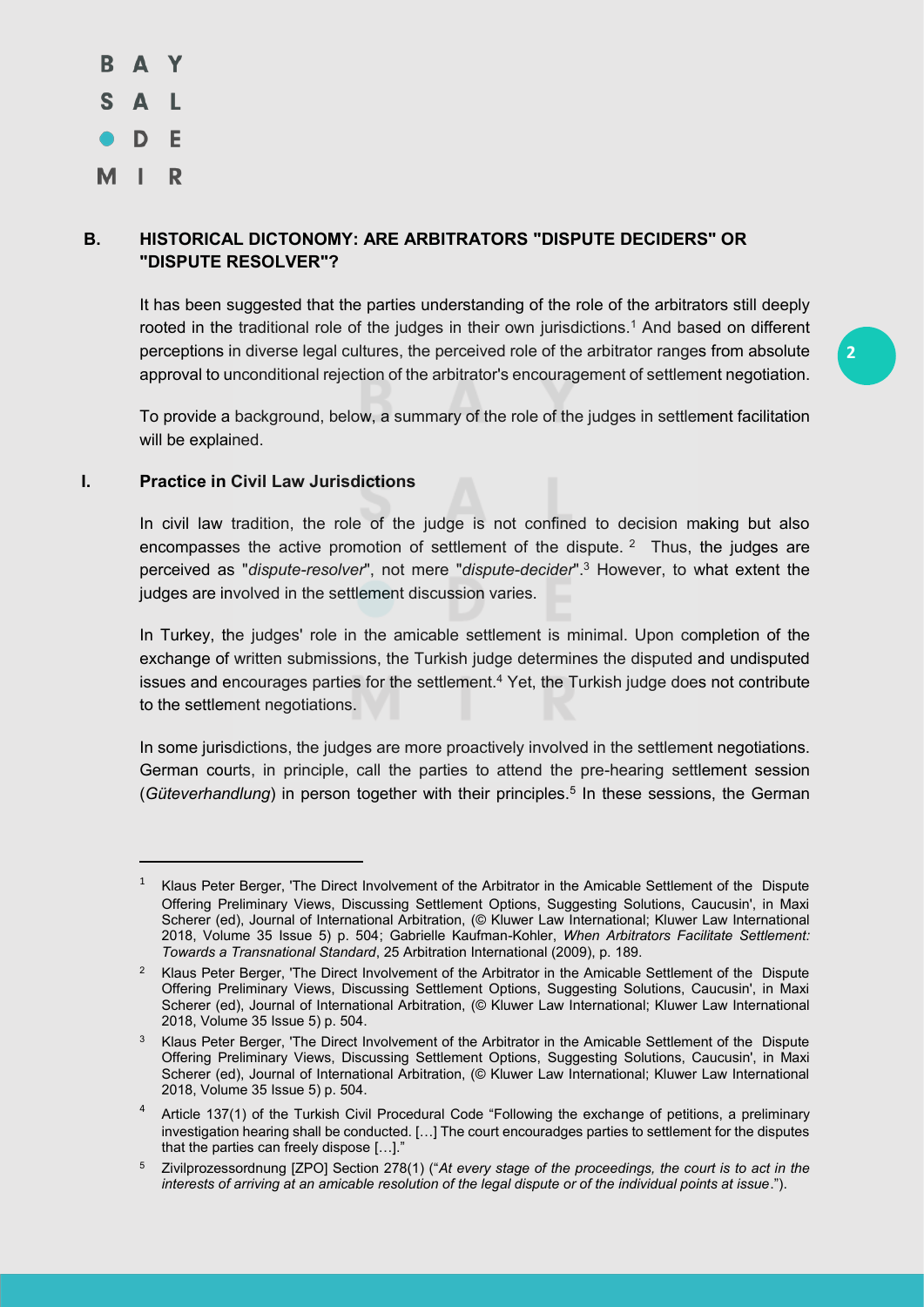

judges give their preliminary opinion on the merits of the case and ask further questions to the parties, revealing both sides' strengths and weaknesses.<sup>6</sup>

Canton Zurich adopts a very similar approach. Zurich judges invite the parties to attend a hearing called "*Referentenaudienz*", generally after the first round of written submissions.7 In *Referentenaudienz*, the judge, based on the documents, assess each party's claims and prepares a preliminary analysis of the case, and particularly highlights both parties' weaknesses and strengths as much as possible. $8$  After that, the parties comment on the judge's findings, which generally leads the parties to start settlement negotiations. Where necessary, the Zurich judge - with parties' consent - may even engage in caucusing (holding *ex parte* meetings with the parties) to facilitate the settlement.9

As an extension, it is not infrequent that the German parties ask the arbitral tribunal to conduct *Güteverhandlung* or Swiss parties to ask for *Referentenaudienz.* The reason for this practice is to increase the efficiency of the arbitral procedure. It is a commonplace to say that an early settlement is more efficient than a resolution through an arbitral award/court judgement.

# **II. Practice in Common Law Jurisdictions**

Historically, common law judges argued that they had been entrusted to adjudicate, not settling disputes.<sup>10</sup> From their view, the role of the judge is limited to deciding the dispute through judgement, which does not justify any involvement related to the settlement.<sup>11</sup>

The common law judges arguably perceived addressing the settlement option to the parties as humiliation. They state that each side of the dispute is a sophisticated commercial party who should have already considered the settlement option beforehand.<sup>12</sup>

The general reservation of common law tradition to the judge's role as a settlement facilitator mainly involves the loss or perceived loss of impartiality. In their view, the arbitrator's

 <sup>6</sup> Austrian courts also adopt a very similar approach. Austrian judge, either by the request of one party or ex officio, attempts to find an amicable solution for the dispute in the first hearing. Zivilprozessordnung [ZPO] Section 204(1), ("At the oral hearing, the court may, either at the request of a party or ex officio, attempt *an amicable settlement of the entire dispute or certain aspects thereof*."). Alexander Petsche and Martin Platte, "*Chapter II: The Arbitrator – The Arbitrator as Dispute Settlement Facilitator*", in Christian Klausegger, Peter Klein et al. (eds.), Austrian Arbitration Yearbook 2007, p. 89.

<sup>7</sup> Verbatim translation: "*the audience of the judge in charge*"

<sup>8</sup> Hansjörg Stutzer *"Settlement Facilitation: Does the Arbitrator have a Role? The "Referentenaudienz" – the "Zurich-Way" of Settling the Case",* ASA Bulletion Vol. 35 No. 3, p. 599.

<sup>9</sup> Hansjörg Stutzer *"Settlement Facilitation: Does the Arbitrator have a Role? The "Referentenaudienz" – the "Zurich-Way" of Settling the Case",* ASA Bulletion Vol. 35 No. 3, p. 600.

<sup>10</sup> John E. Coons, "*Approaches to Court Imposed Compromises: The Uses of Doubt and Reason* Northwestern University Law Review (1964) p. 750.

<sup>11</sup> Karl-Heinz Böckstiegel, "Past, Present, and Future Perspectives of Arbitration", (2009) 75 Arbitration 2, p.2. Judith Resnik, "Managerial Judges" Harvard Law Review, (1996) p. 376.

<sup>12</sup> Joshua Karton, The Culture of International Arbitration and The Evolution of Contract Law (2013), p. 196.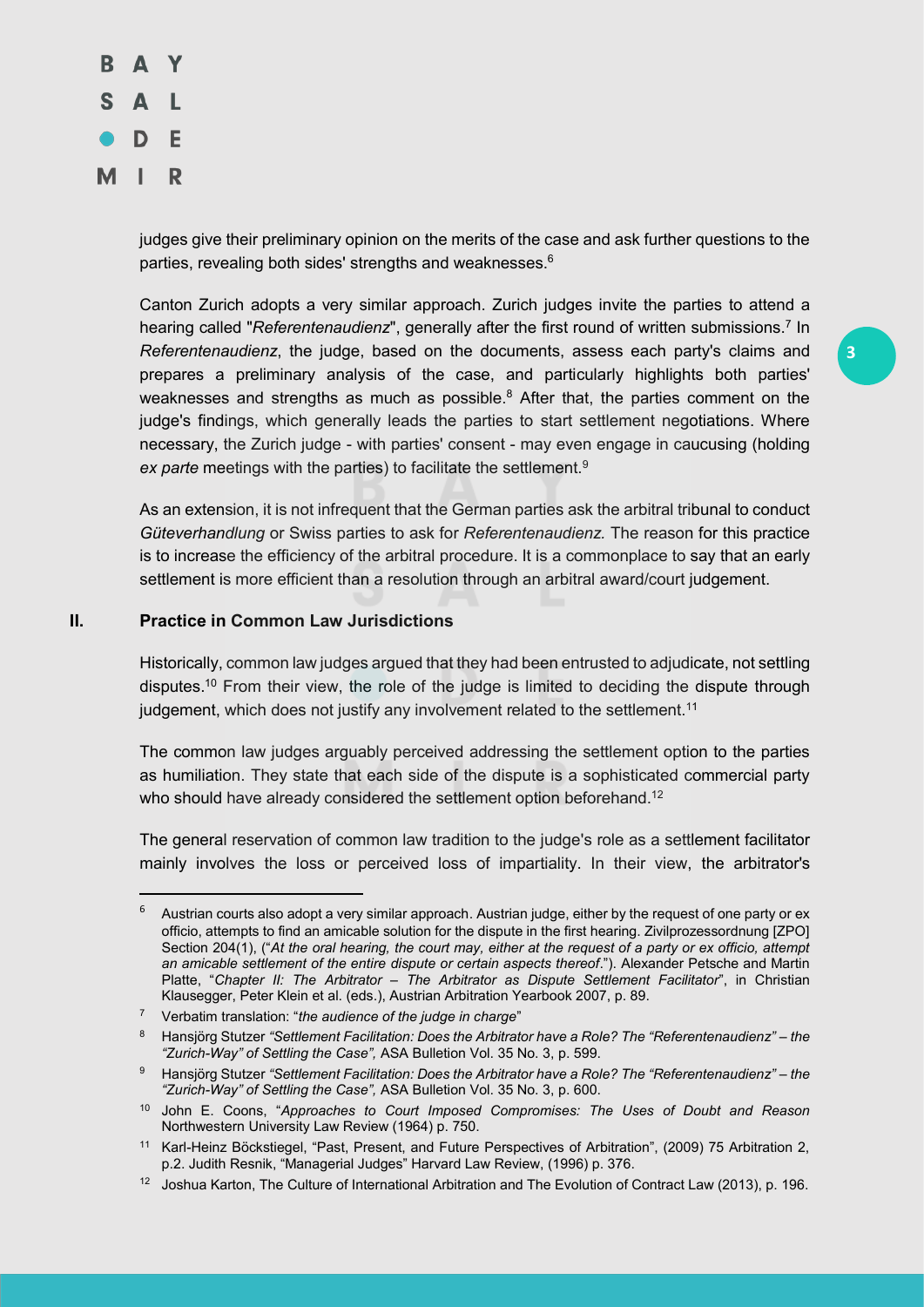

involvement in settlement negotiations would necessarily require conducting *ex parte*  discussions, which would impact their impartiality.13 Also, common law practitioners historically believed that the arbitrator's preliminary views on the merits of the case create discomfort. In their view, the arbitrators might not want to change their preliminary views based on the fear of drawing conflicting conclusions; and the parties might be of the view that the prior assessment has unduly influence the arbitrators' decision.14

**4**

However, the common law perception has been changing. Due to the frustration on costs, delay, formalism, a serious debate about the efficient management of the proceedings with promoting the settlement came into the picture.<sup>15</sup> For example, a new provision was added to the United States Federal Law empowering judges to promote and consider taking action on the settlement.16 And judges became required to manage their cases in the United Kingdom actively. To facilitate settlement, they, *inter alia*, started to give indications about their assessment of the merits and by engaging in the settlement discussions.<sup>17</sup>

The shift towards settlement facilitation has become so apparent that Lord Wold suggested that: *"[n]obody who is sensible enjoys litigation and therefore if the court can assist them in resolving their dispute without the need for going through the process that must be beneficial to them." 18*

# **III. Practice in International Arbitration**

Although the positions of common and civil law traditions are closer today, it would be over simplistic to deny the persistence of cultural differences. The international arbitration conducted by English parties in London is still quite different from an international arbitration conducted by German parties in Frankfurt. However, we can equally observe that each of these arbitrations *more like each other* than the litigation cases before English courts and German courts.

The international arbitration process has gone a long way toward evolving something of a culture of its own. Case management methods used by arbitral tribunals to conduct the proceedings have changed significantly over the time. Gone are the days when the arbitrator runs an arbitration before him/her like an old-fashioned judge, remaining silent until he/she

 <sup>13</sup> Hilmar Raeschke-Kessler, "The Arbitrator as Settlement Facilitator", 21 Arbitration International 4 (2005), p. 525

<sup>14</sup> Judith Gill, "The Arbitrator's Role in Bringing about a Settlement – an English View", in Markus Wirth (ed.), Best Practices In International Arbitration, ASA Special Series No. 26, July 2006, p. 159

<sup>15</sup> Judith Resnik, "*Managerial Judges*" Harvard Law Review, (1996) p. 376.

<sup>16</sup> Fed. R. Civ. P. 16(c).

<sup>&</sup>lt;sup>17</sup> English Civil Procedure Rules (CPR) Part 1 at 1.4(2)(e) and (f).

<sup>18</sup> Lord Woolf, *Mediation in Arbitration in the Pursuit of Justice*, (2009) Arbitration 75(2), p.169.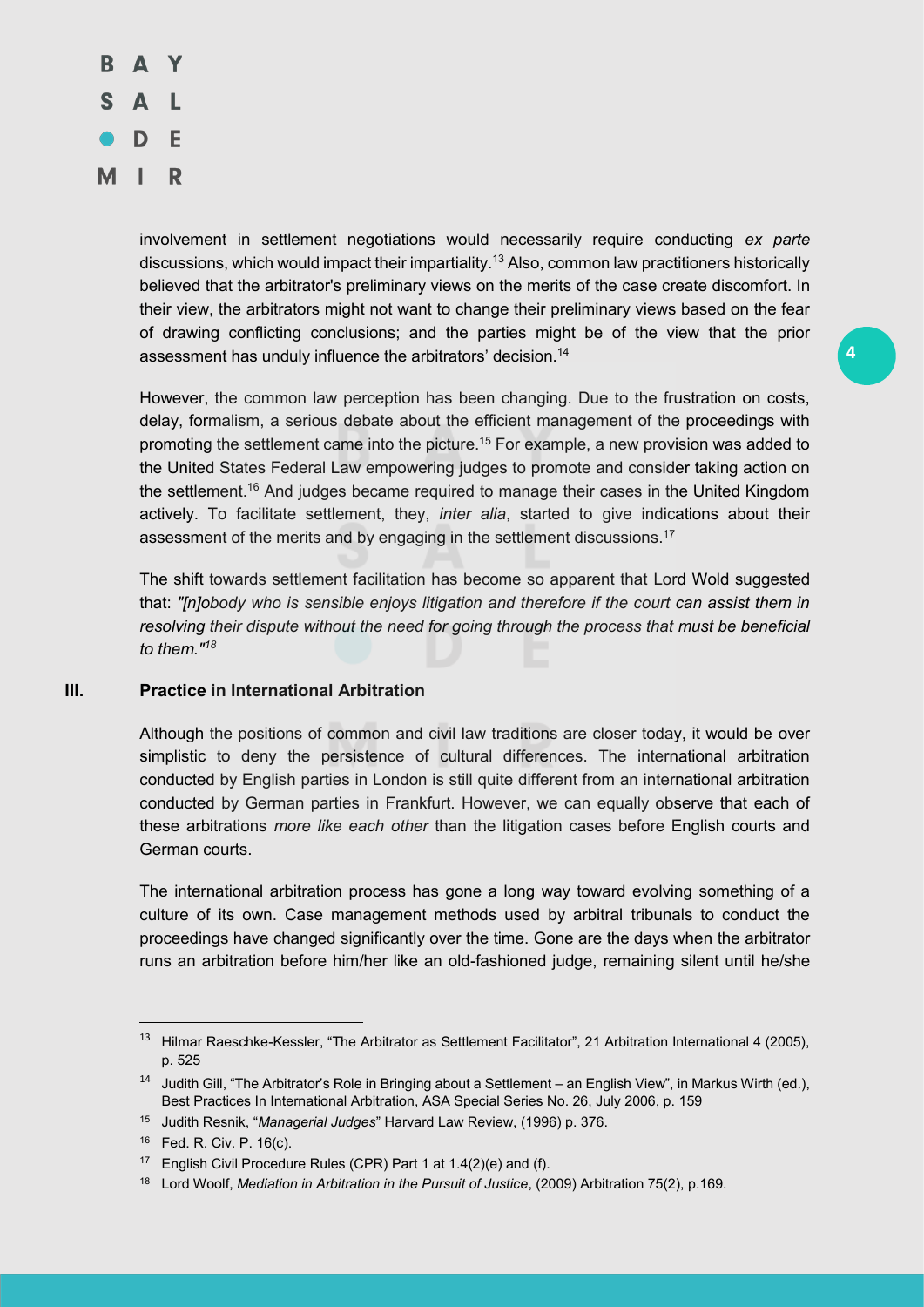

renders his/her judgment to the parties' surprise. Today, *inter alia*, IBA Rules,19 UNIDROIT principles,<sup>20</sup> UNCITRAL Notes on Organising Arbitral Proceedings<sup>21</sup>, and some institutions arbitration rules<sup>22</sup> allow the arbitrators to facilitate the settlement.

In parallel with these developments, the idea that arbitrators may act as settlement facilitators is increasingly accepted also in common law jurisdictions. For example, US courts have held that "*an arbitrator is not precluded from developing views regarding the merits of a dispute early in the proceedings, and an award will not be vacated because he expresses those views".* Likewise, in England, the practice has evolved towards arbitrators involving in settlement facilitation after the Wolf reform in 1999. In his speech, Lord Wold emphasised that "*arbitrators should see it as part of their role to help facilitate a settlement"* and be *"more proactive in the delivery of justice, and in particular they should have in the forefront of their minds the need to assist the litigants before them to resolve their dispute if this is at all possible at the first and earliest stage." 23*

Therefore, hesitation towards arbitrators' involvement in settlement facilitation appears not to be solely based on legal impediments. Instead, such reluctance may be based on the habits of the players of the international arbitration or their scepticism and unfamiliarity with the concepts foreign to them. Rather than remaining distant from the concepts developed in different legal regimes, the users of international arbitration must impart lessons from the experience of the others to assess whether some other instruments would be suitable for their case. In other words, to the extent that there is no legal impediment in arbitrators' involvement in settlement facilitation, the (tactical) objective of the parties for each case must dictate the degree of settlement facilitation.

# **C. Methods of Settlement Facilitation**

It is not easy to generalise the best practice rules for settlement facilitation in international arbitration. Nonetheless, a number of standards and ground rules, particularly the Centre for

<sup>&</sup>lt;u>.</u> <sup>19</sup> Article 2(3) of the 2010 IBA Rules on the Taking of Evidence which provides: "*The Arbitral Tribunal is encouraged to identify to the Parties, as soon as it considers it to be appropriate, any issues: (a) that the Arbitral Tribunal may regard as relevant to the case and material to its outcome; and/or (b) for which a preliminary determination may be appropriate."*

<sup>20</sup> Rule 24.1 of the ALI/UNIDROIT Principles provides: "*The court, while respecting the parties' opportunity to pursue litigation, should encourage settlement between the parties when reasonably possible."*

<sup>21</sup> Section 72 of the 2016 UNCITRAL Notes on Organizing Arbitral Proceedings provides:*" In appropriate circumstances, the arbitral tribunal may raise the*  possibility of a settlement between the parties. In some jurisdictions, the arbitration law permits facilitation of a settlement by the arbitral tribunal with the agreement of the parties. In other jurisdictions, it is not permissible for the arbitral tribunal to do more than raise the prospect of a settlement that would not *involve the arbitral tribunal. Where the applicable arbitration law permits the arbitral tribunal to facilitate a settlement, it may, if so requested by the parties, guide or assist the parties in their negotiations. Certain sets of arbitration rules provide for facilitation of a settlement by the arbitral tribunal."*

<sup>22</sup> *E.g.* ICC Arbitration Rules, Appendix IV, section (h)(ii), provides that, *'where agreed between the parties and the arbitral tribunal, the arbitral tribunal may take steps to facilitate settlement of the dispute, provided that every effort is made to ensure that any subsequent award is enforceable at law'.*

<sup>23</sup> Lord Woolf, Mediation in Arbitration in the Pursuit of Justice, (2009) 75 Arbitration 2, p. 172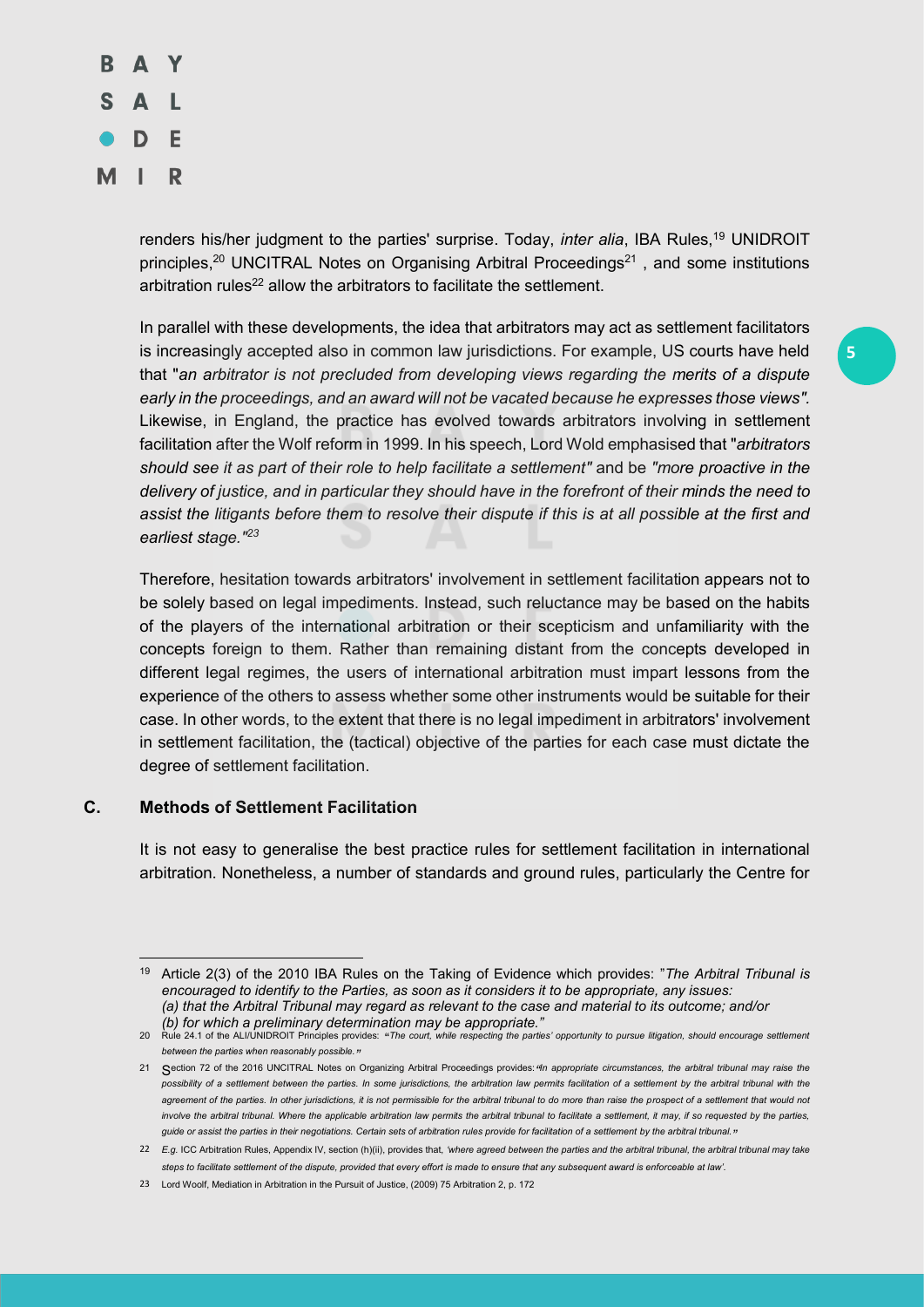

Effective Dispute Resolution ("CEDR") Settlement Rules,<sup>24</sup> have emerged to guide arbitrators to find the right balance in settlement facilitation during the arbitration process.<sup>25</sup>

Accordingly, the arbitrator may (i) provide its preliminary views on the case and what will be necessary in terms of evidence from each party in order to prevail on those issues; (ii) where requested by the parties in writing, offer suggested terms of settlement as a basis for further negotiation; (iii) where requested by the parties in writing, chair one or more settlement meetings attended by representatives of the parties. Furthermore, (iv) if requested by both parties, the arbitrator may open a "mediation window" to enable settlement by mediation or any other ADR methods.26

It is important to note that it is a necessary condition for any arbitral tribunal assisting during settlement negotiations that the parties have specifically requested and agreed to such assistance.<sup>27</sup> The degree of involvement depends exclusively on the joint wishes of the parties and may be tailored to meet their expectations.

# **I. Preliminary Analysis of the Merits of the Parties' Cases**

#### **1. Concept**

<u>.</u>

One of the most important facilitation that the arbitrators might provide is its *prima facie* analysis of the parties' submission. This process generally takes place after the parties' first round of written submissions.

The arbitral tribunal generally starts with a summary of the relevant facts, distinguishing between undisputed and disputed facts. Then, the arbitral tribunal can turn to the analysis of the merits of the case. At this stage, the arbitral tribunal explains the issues that – in its view are relevant to the case and material to the outcome. After that, the arbitral tribunal may explain which party has the burden of proof concerning each issue; and to what extent the parties have sustained their burden of substantiation and proof.

When making the *prima facie* analysis, the arbitral tribunal does not express *prima facie* views in issues where the parties rely on witness testimony or expert reports. This is because the

<sup>&</sup>lt;sup>24</sup> The Centre for Effective Dispute Resolution ("CEDR") Settlement Rules is one of the most useful set of rules to this effect. It aims to step towards establishing a transnational standard for encouraging the settlement of disputes in international arbitration

<sup>&</sup>lt;sup>25</sup> Pierre Lalive, "The Role of Arbitrators as Settlement Facilitators - A Swiss View", in Albert Jan van den Berg (ed.), New Horizons in International Commercial Arbitration and Beyond, ICCA Congress Series No. 12/2004 Beijing (Kluwer Law International, 2005), p. 562.

<sup>&</sup>lt;sup>26</sup> Article 5(3) of the CEDR Settlement Rules.

<sup>27</sup> IBA Guidelines, General Standard 4 (d)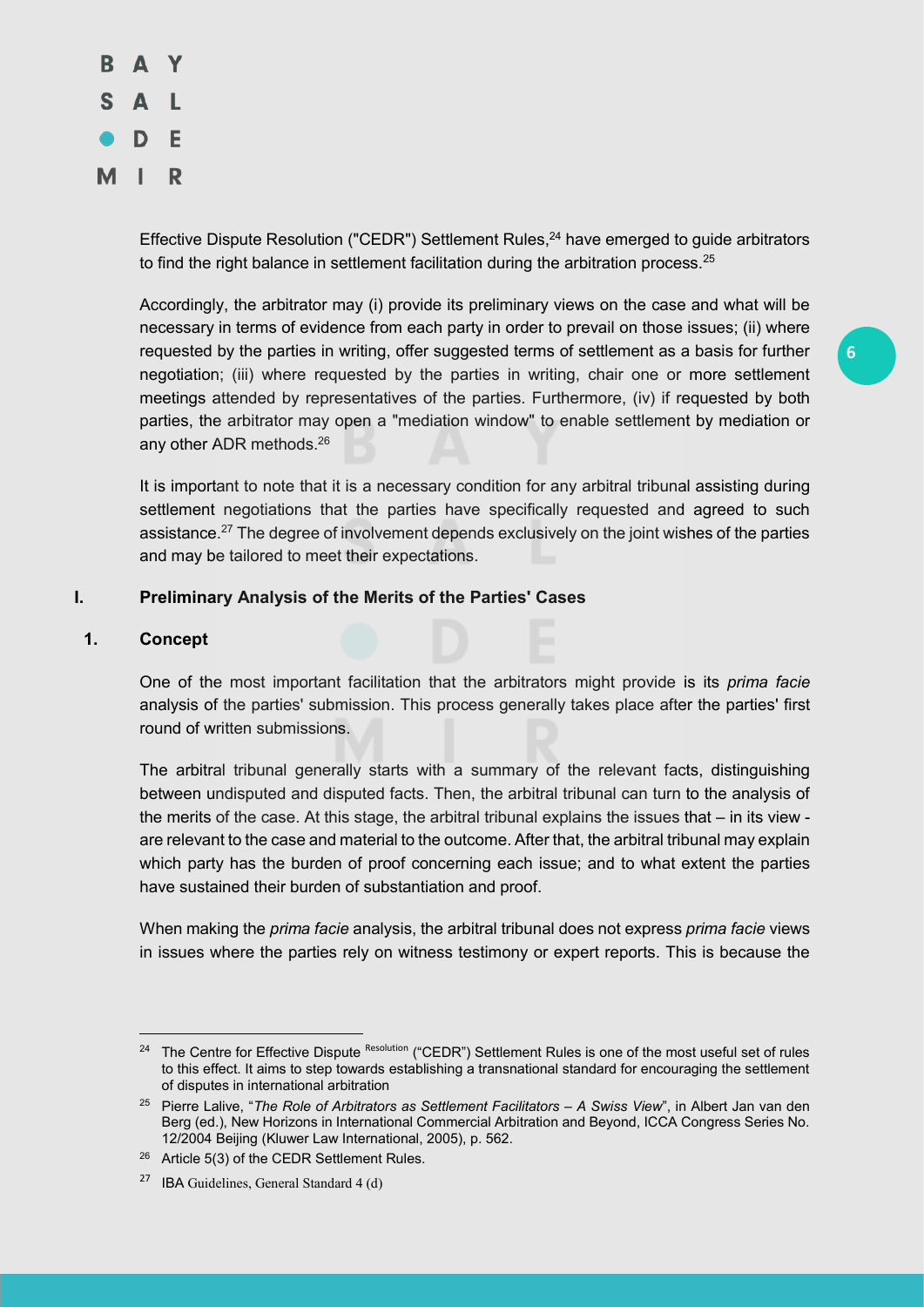

value of the fact and expert witness will be assessed during the evidentiary hearing, following the cross-examination.

When explaining its *prima facie* analysis, the arbitral tribunal puts particular emphasis on the written evidence submitted; it is his prime source of cognizance, which might be changed in light of the new evidence.

**7**

# **2. Potential Safeguards**

<u>.</u>

The most important safeguard is obtaining both counsel's and principals' express written consent to engage in settlement negotiation before taking any step towards.<sup>28</sup> There is a fine line between encouraging and forcing settlement, and the arbitrators should never force the parties for settlement against their intentions.<sup>29</sup>

Informed consent is not only important for safeguarding the enforcement of the final award but also for the success of the settlement negotiations. It is said that the parties are more willing to settle their case if the arbitrators make them feel that they are taken seriously.<sup>30</sup>

The arbitrators should also obtain a clear waiver from both parties of their right to challenge the arbitrators on the alleged lack of independence and impartiality due to the arbitrators' *prima facie* views. This waiver is the most important guarantee for unjustified challenges against the arbitrators. Having said that, it is equally important to note that if the arbitrator, as a result of its involvement in settlement negotiation, doubts its ability to remain independent and impartial in the future course of the arbitration, he/she must resign once the settlement negotiations fail.31

In addition, the arbitral tribunal should not engage in caucusing (ex parte communication with the parties). Caucusing would inevitably lead to the arbitral tribunal learning from one party certain facts or views that the other party is not privy to – thus violating the right to be heard or due process in general. In order not to jeopardy the enforceability of the arbitral awards, the exclusion of caucusing seems to be the best solution. This is also what has been suggested by IBA Rules<sup>32</sup> and CEDR Settlement Rules<sup>33.</sup>

<sup>&</sup>lt;sup>28</sup> Article 8 of the IBA Rules of Ethics for International Arbitrators, whereby the arbitral tribunal may make proposals for settlement *"[w]here the parties have so requested, or consented to a suggestion by the arbitral tribunal.*"

<sup>29</sup> Michael Collins, "*Do International Arbitral Tribunals have any Obligations to Encourage Settlement of the Disputes Before Them*", Arbitration International, Vol. 19 Issue 3, p. 334.

<sup>30</sup> Hilmar Raeschke-Kessler, "*The Arbitrator as Settlement Facilitator*", 21 Arbitration International 4 (2005), p. 531.

<sup>&</sup>lt;sup>31</sup> General Standard 4(d) of the 2004 IBA Guidelines on Conflicts of Interest; See also Article 7 CEDR Settlement Rules.

<sup>32</sup> IBA Rules of Ethics for International Arbitrators, Article 8.

<sup>33</sup> Article 5(2) of the CEDR Settlement Rules.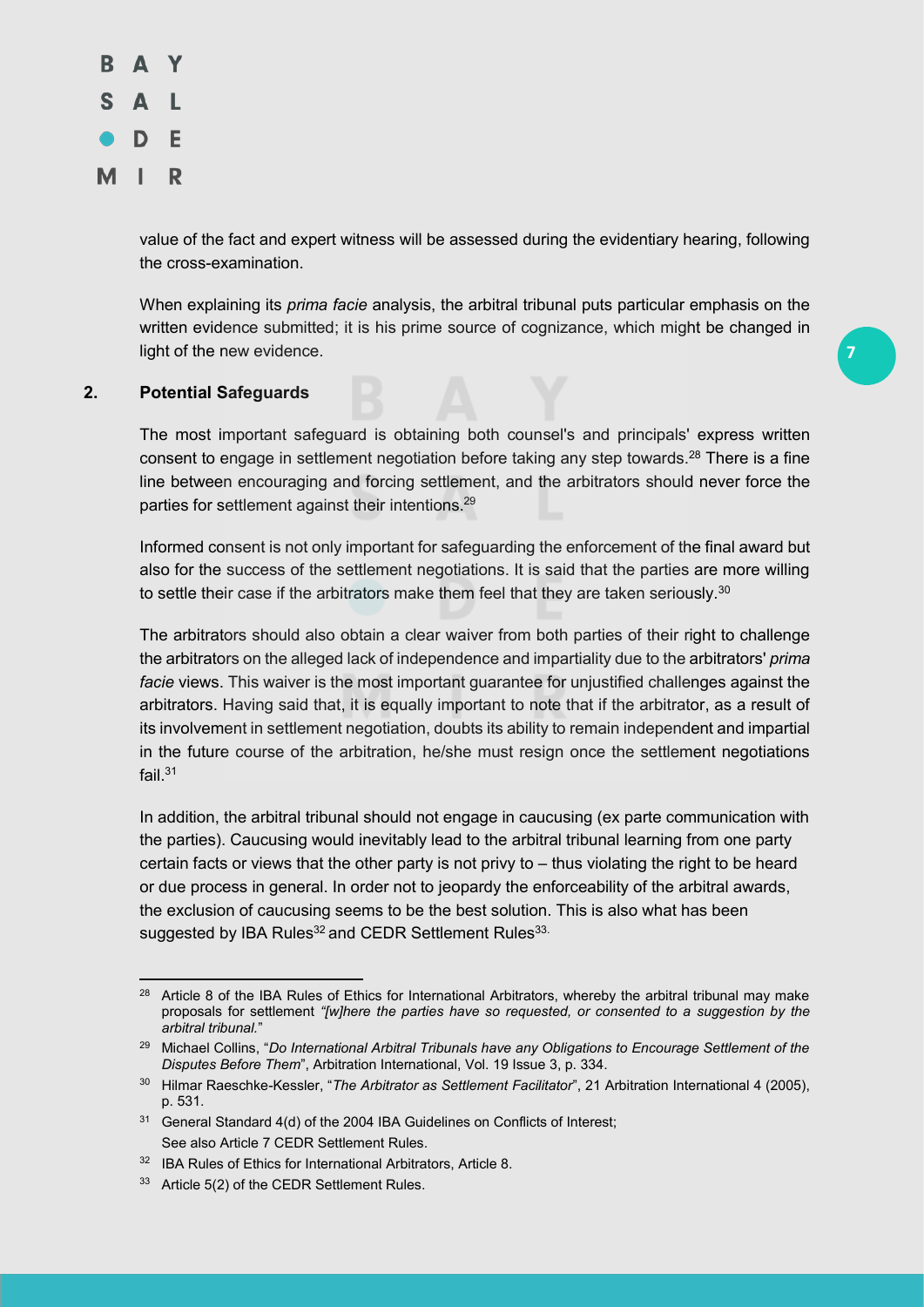

# **3. Advantages**

To begin with, providing a preliminary analysis of the parties' submissions may increase the parties' trust in the arbitral tribunal. The psychological effect on each party, having the feeling that the arbitral tribunal has accurately understood its positions and takes them seriously, is one of the most important factors to put further trust in the arbitral tribunal. This might also induce the parties to try to recognise and take the position of their opponent seriously.

Secondly, after having heard the arbitral tribunal's *prima facie* analysis, the parties are in a much better position to predict the possible outcome of the arbitration. This will lead to a new analysis of their situation and a new risk assessment. The new analysis of the parties' situation based on the information received from the arbitral tribunal might help the parties realize that their position is better/worse than anticipated. By understanding the strengths and weaknesses of their cases in the eyes of the arbitral tribunal, the parties may stop adopting intransigent positions and look for a way for settlement. And if the dispute resolves by a settlement, the parties will save significant time and costs.

Thirdly, even if the parties' settlement attempts fail, there is nothing lost. This is because the arbitral tribunal has, already at an early stage of the proceedings, gained a full view of the details of the case, which is certainly helpful for leading the further course of the proceedings. In addition, the parties will have a better understanding what are the relevant and material issues to the resolution of the dispute. Thus, in their next submissions, the parties will focus on these points instead of making a long submission on the issues the arbitral tribunal believes are irrelevant.

# **D. CONCLUSION**

Whether and to what extent the arbitrators should be involved in settlement facilitation might have been governed by the legal culture in the parties' home jurisdictions. But these cultures have been evolving. Today both civil and common law tradition considers arbitrator's involvement in settlement facilitation as a useful tool. Hence, the current reservations for the arbitrators' involvement in settlement facilitation are predominantly fueled by the parties' suspicion and unfamiliarity with these case management techniques. Rather than remaining distant from the concepts developed in different legal regimes, the users of international arbitration must impart lessons from the experience of the others to assess whether some other instruments would be suitable for their case.

There is still no way to answer the question of whether and to what extent the arbitrators should be involved in settlement facilitation with any degree of certainty and finality. The needs of one case can be significantly different from the other. However, the decisive factor must be the parties' will and needs of the case instead of an illusory divide between common and civil law traditions.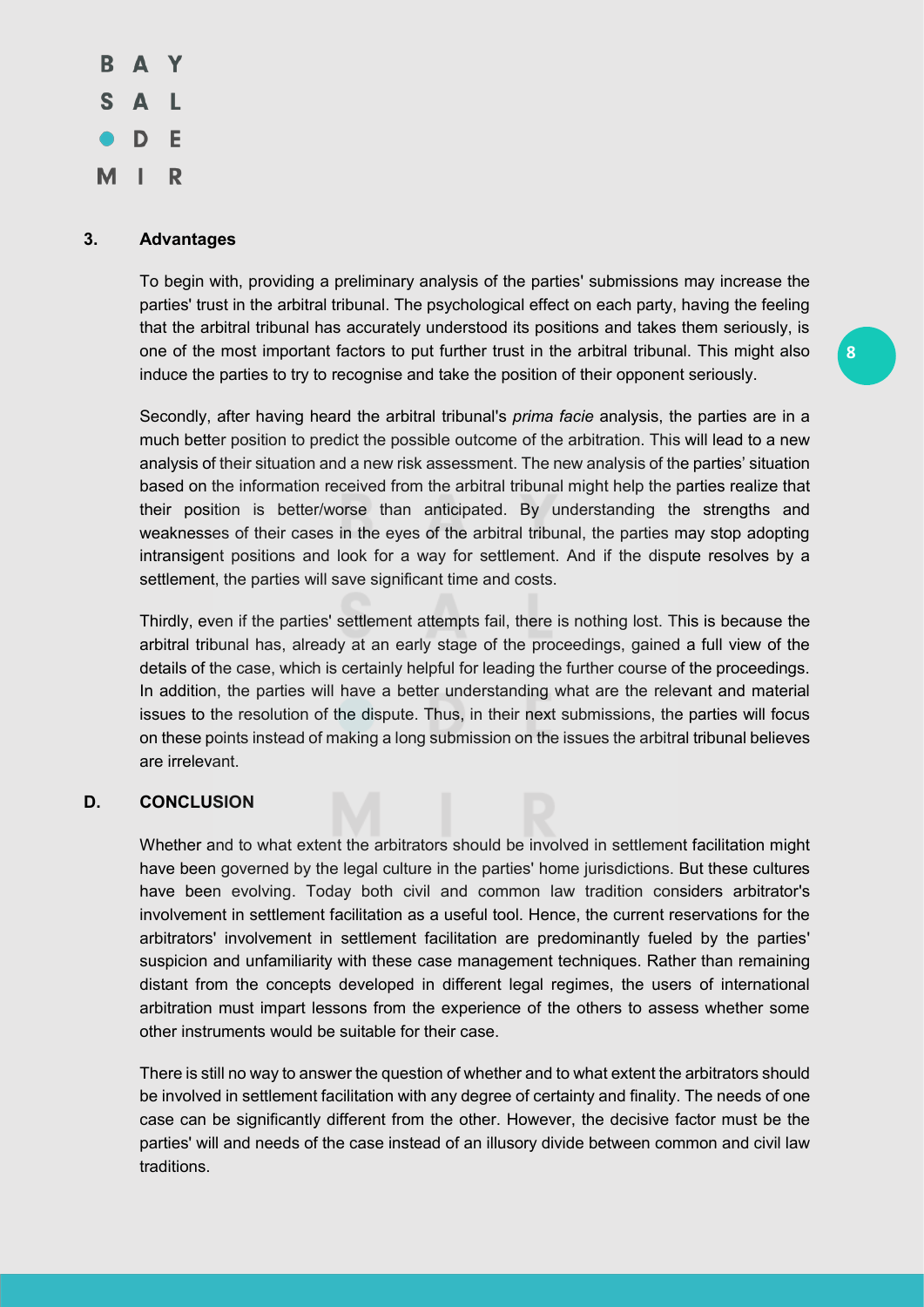B A Y S A L  $\bullet$  D E MIR

# **E. BIBLIOGRAPHY**

Alexander Petsche and Martin Platte, "*Chapter II: The Arbitrator – The Arbitrator as Dispute Settlement Facilitator*", in Christian Klausegger, Peter Klein et al. (eds.), Austrian Arbitration Yearbook 2007

Bernd Ehle, *The Arbitrators' as Settlement Facilitator*, Walking a Thin Line What an Arbitrator Can Do Must Do or Must Not Do, Recent Developments and Trends, (2010),

*Ema Vidak-Gojkovic, Lucy Greenwood & Michael McIlwrath, Puppies or Kittens? How To Better Match Arbitrators to Party Expectations, in Austrian Yearbook on International Arbitration 2016,*

Hansjörg Stutzer *"Settlement Facilitation: Does the Arbitrator have a Role? The "Referentenaudienz" – the "Zurich-Way" of Settling the Case",* ASA Bulletion Vol. 35 No. 3,

Hilmar Raeschke-Kessler, "*The Arbitrator as Settlement Facilitator*", 21 Arbitration International 4 (2005)

John E. Coons, "*Approaches to Court Imposed Compromises: The Uses of Doubt and Reason* Northwestern University Law Review (1964)

Joshua Karton, The Culture of International Arbitration and The Evolution of Contract Law (2013)

Judith Resnik, "*Managerial Judges*" Harvard Law Review, (1996)

Julian D. M. Lew , Loukas A. Mistelis , et al., Comparative International Commercial Arbitration

Karl-Heinz Böckstiegel, "Past, Present, and Future Perspectives of Arbitration", (2009) 75 Arbitration 2, p.2. Judith Resnik, "Managerial Judges" Harvard Law Review, (1996)

Klaus Peter Berger, 'The Direct Involvement of the Arbitrator in the Amicable Settlement of the Dispute Offering Preliminary Views, Discussing Settlement Options, Suggesting Solutions, Caucusin', in Maxi Scherer (ed), Journal of International Arbitration, (© Kluwer Law International; Kluwer Law International 2018, Volume 35 Issue 5)

Lord Woolf, *Mediation in Arbitration in the Pursuit of Justice*, (2009) Arbitration 75(2)

Malcolm Wilkey, The Practicalities of Cross-Cultural Arbitration, in Conflicting Legal Cultures in Commercial Arbitration: Old Issues and New Trends

Matthew J. Skinner, Lydia Ni, "The Singapore Mediation Convention"

Michael Collins, "Do International Arbitral Tribunals *have any Obligations to Encourage Settlement of the Disputes Before Them*", Arbitration International, Vol. 19 Issue 3

Pierre Lalive, "*The Role of Arbitrators as Settlement Facilitators – A Swiss View*", in Albert Jan van den Berg (ed.), New Horizons in International Commercial Arbitration and Beyond, ICCA Congress Series No. 12/2004 Beijing (Kluwer Law International, 2005),